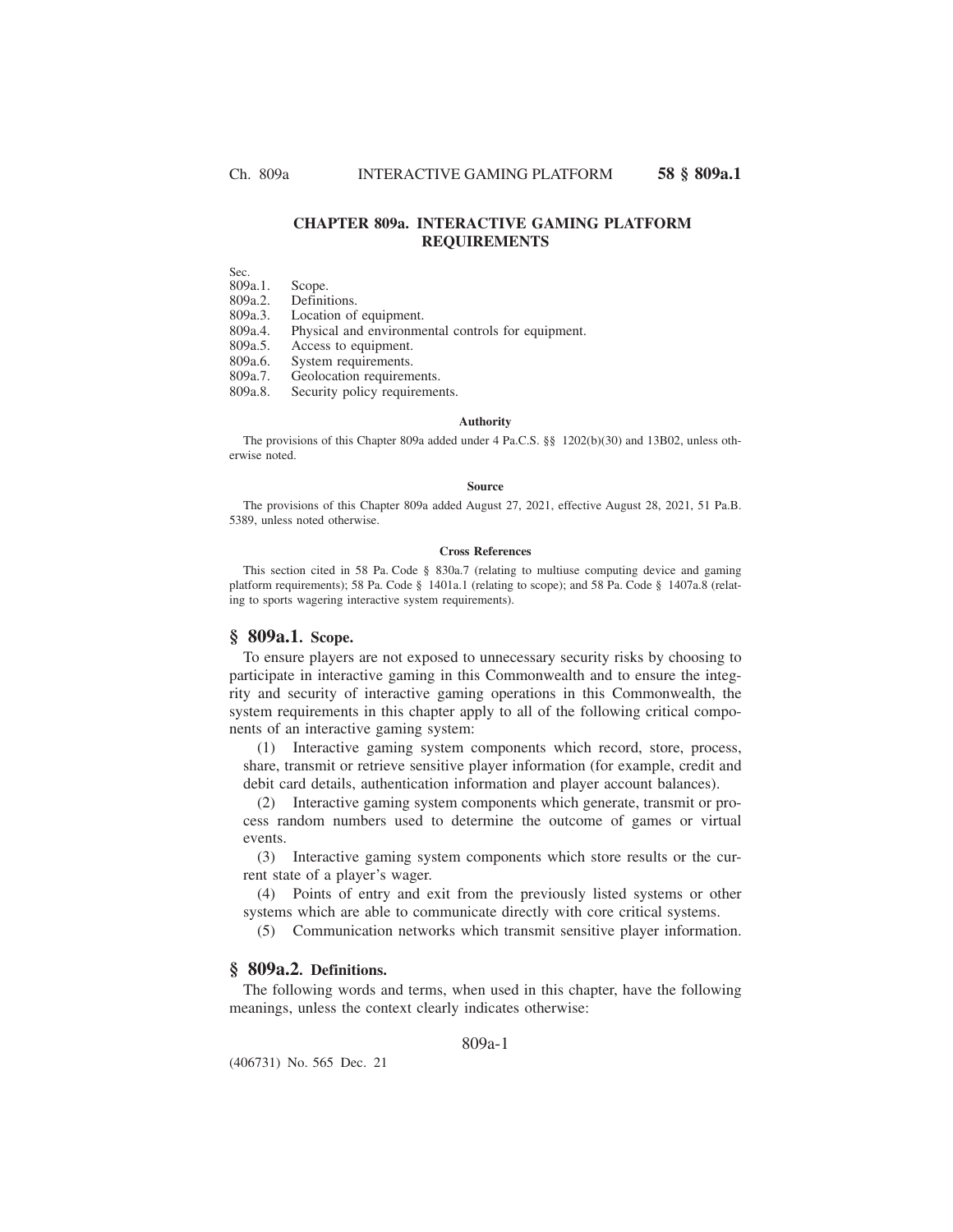*Domain name system*—The globally distributed Internet database which maps machine names to IP numbers, and vice versa.

*Player device*—The device that converts communications from the interactive gaming platform into a human interpretable form and converts human decisions into a communication format understood by the interactive gaming platform. The term includes personal computers, mobile phones, tablets, and the like.

*Primary server*—First source for Domain Name System data and responses to queries.

*Remote access*—Any access from outside the interactive gaming system or interactive gaming system network, including access from other networks within the same facility.

*Secondary server* or *redundancy server*—A server that shares the same features and capabilities as the primary server serves and acts as a second or substitutive point of contact in case the primary server is unavailable, busy or overloaded.

*Stateful protocol*—A protocol in which the communication system utilized by the player and the primary or secondary server tracks the state of the communication session.

*Stateless protocol*—A protocol in which neither the player nor the primary or secondary servers communication systems tracks the state of the communication session.

# **§ 809a.3. Location of equipment.**

(a) The Board shall approve the location of all interactive gaming devices and associated equipment used by an interactive gaming certificate holder or interactive gaming operator to conduct interactive gaming. The interactive gaming devices and associated equipment may be located in a restricted area on the premises of the licensed facility, in an interactive gaming restricted area within the geographic limits of the county in this Commonwealth where the licensed facility is situated or any other area, located within the United States, provided the location adheres to all of the following limitations:

(1) The primary server used to resolve domain name service inquiries used by an interactive gaming certificate holder or interactive gaming operator to conduct interactive gaming in this Commonwealth must be physically located in a secure data center.

(2) Any redundancy, secondary and emergency servers used by an interactive gaming certificate holder or interactive gaming operator to conduct interactive gaming in this Commonwealth must be physically located in a secure data center at a separate premises than the primary server within the Commonwealth.

(b) The Board may require interactive gaming system data necessary to certify revenue and resolve player complaints to be maintained in this Common-

809a-2

(406732) No. 565 Dec. 21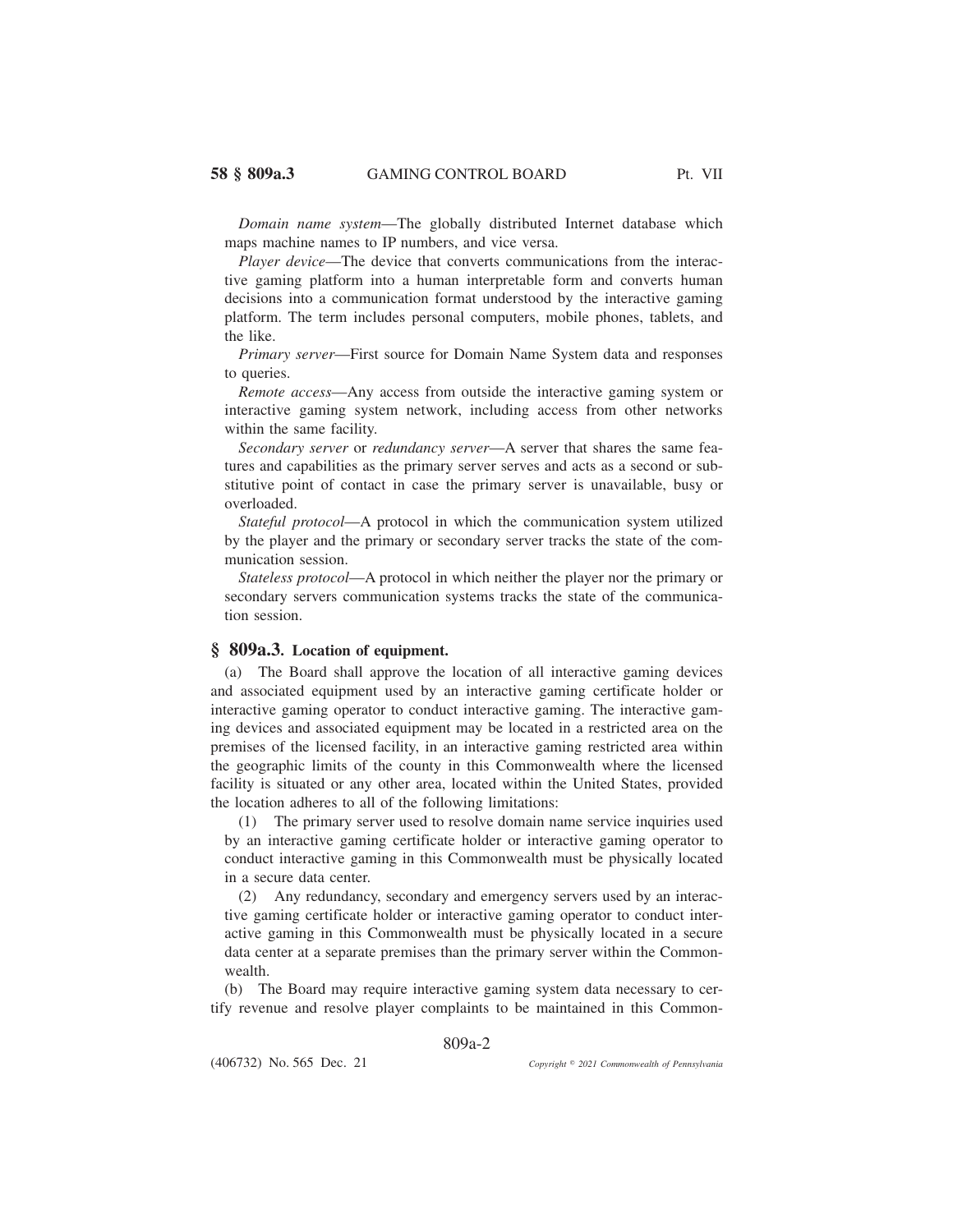wealth in a manner and location approved by the Board. The data must include data related to the calculation of revenue, player transactions, game transactions, game outcomes, responsible gaming and any other data which may be prescribed by the Board. The data must be maintained in a manner which prevents unauthorized access or modification without the prior approval of the Board.

### **§ 809a.4. Physical and environmental controls for equipment.**

(a) An interactive gaming system and the associated communications systems must be located in facilities which provide physical protection against damage from fire, flood, hurricane, earthquake, and other forms of natural or manmade disaster by utilizing and implementing at least all of the following measures:

(1) Security perimeters (barriers such as walls, card-controlled entry gates or manned reception desks) must be used to protect areas that contain interactive gaming systems components.

(2) Secure areas must be protected by appropriate entry controls to ensure that access is restricted to only authorized personnel.

(3) All access must be recorded in a secure log which is available for inspection by Board staff.

(4) Secure areas must include an intrusion detection system. Attempts at unauthorized access must be logged.

(b) Interactive gaming system servers must be located in server rooms which prohibit unauthorized access.

(c) Interactive gaming system servers must be housed in racks located within a secure area.

(d) Interactive gaming system components must provide all of the following minimum utility support:

(1) Interactive gaming system components must be provided with adequate primary power.

(2) Interactive gaming system components must have uninterruptible power supply equipment to support operations in the event of a power failure.

(3) There must be adequate cooling for the equipment housed in the server area.

(4) Power and telecommunications cabling carrying data or supporting information services must be protected from interception or damage.

(5) There must be adequate fire protection for the interactive gaming system components housed in the server room.

## **§ 809a.5. Access to equipment.**

(a) The interactive gaming certificate holder and interactive gaming operator shall limit and control access to the primary server and any secondary servers by ensuring all of the following:

(1) Maintain access codes and other computer security controls.

809a-3

(405801) No. 564 Nov. 21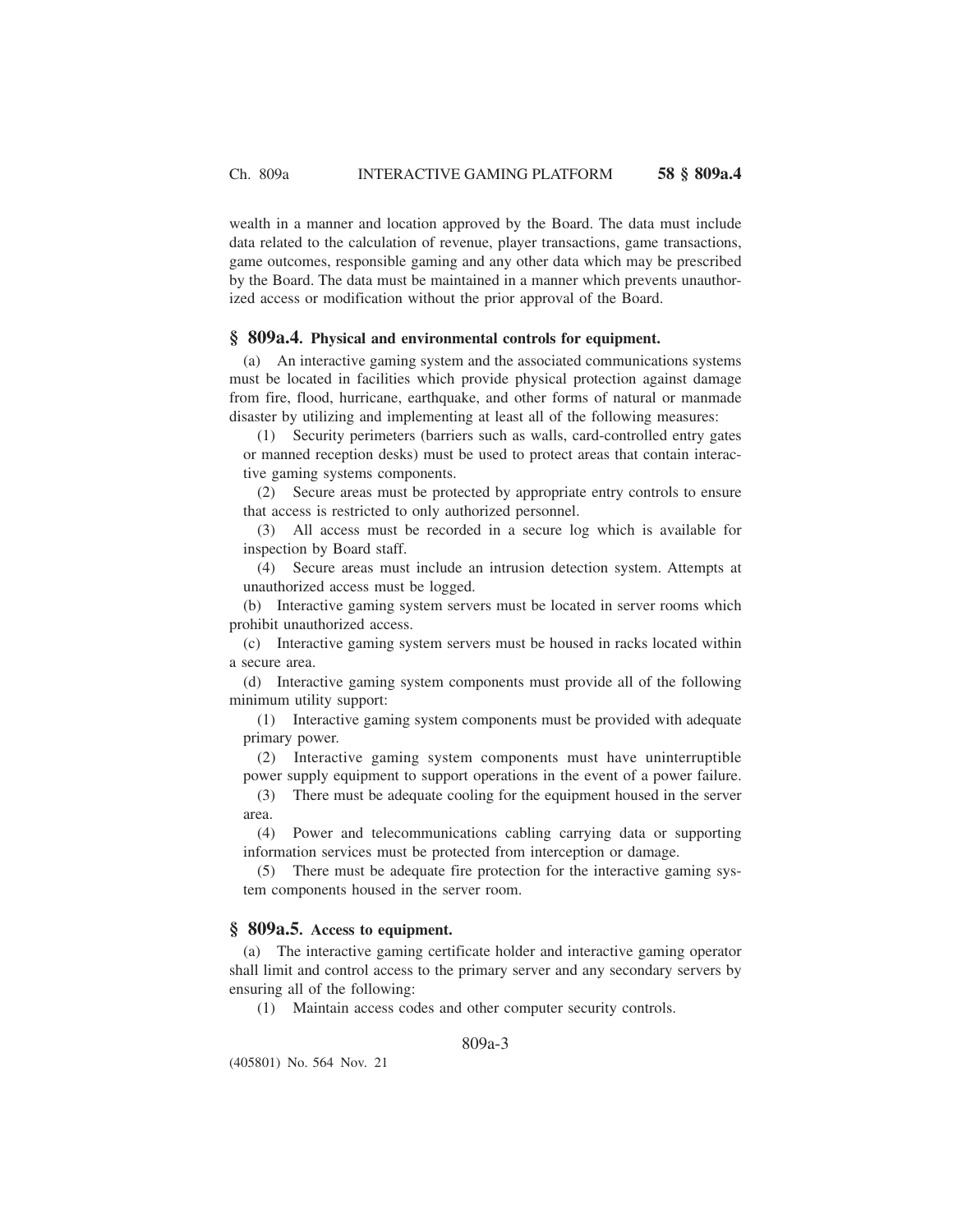(2) Maintain logs of user access, security incidents and unusual transactions.

(3) Coordinate and develop an education and training program on information security and privacy matters for employees and other authorized users.

(4) Ensure compliance with all State and Federal information security policies and rules.

(5) Prepare and maintain security-related reports and data.

(6) Develop and implement an incident reporting and response system to address security breaches, policy violations and complaints from external parties.

(7) Develop and implement an ongoing risk assessment program that targets information security and privacy matters by identifying methods for vulnerability detection and remediation and overseeing the testing of those methods.

(b) Remote access to an interactive gaming certificate holder or interactive gaming operator's interactive gaming system is only permitted as follows:

(1) To Board employees upon request and without limitation.

(2) For testing purposes with prior approval from and as limited by the Board.

(3) By employees of an interactive gaming certificate holder or an interactive gaming operator with prior approval from and as limited by the Board.

(c) All interactive gaming certificate holder's or interactive gaming operator's interactive gaming systems must be available for independent testing by the Board, without limitation.

## **§ 809a.6. System requirements.**

(a) *Interactive gaming system methodology*. An interactive gaming system shall be designed with a methodology (for example, cryptographic controls) approved by the Board to ensure secure communications between a player's device and the interactive gaming system. When reviewing the security of an interactive gaming certificate holder or interactive gaming operator's interactive gaming system methodology, the Board will consider all of the following:

(1) The interactive gaming system methodology shall be designed to ensure the integrity and confidentiality of all player communication and ensure the proper identification of the sender and receiver of all communications. If communications are performed across a third-party network, the system must either encrypt the data packets or utilize a secure communications protocol to ensure the integrity and confidentiality of the transmission.

(2) Wireless communications between the player device and the primary or secondary server must be encrypted in transit using a method (for example, AES, IPsec and WPA2) approved by the Board.

809a-4

(405802) No. 564 Nov. 21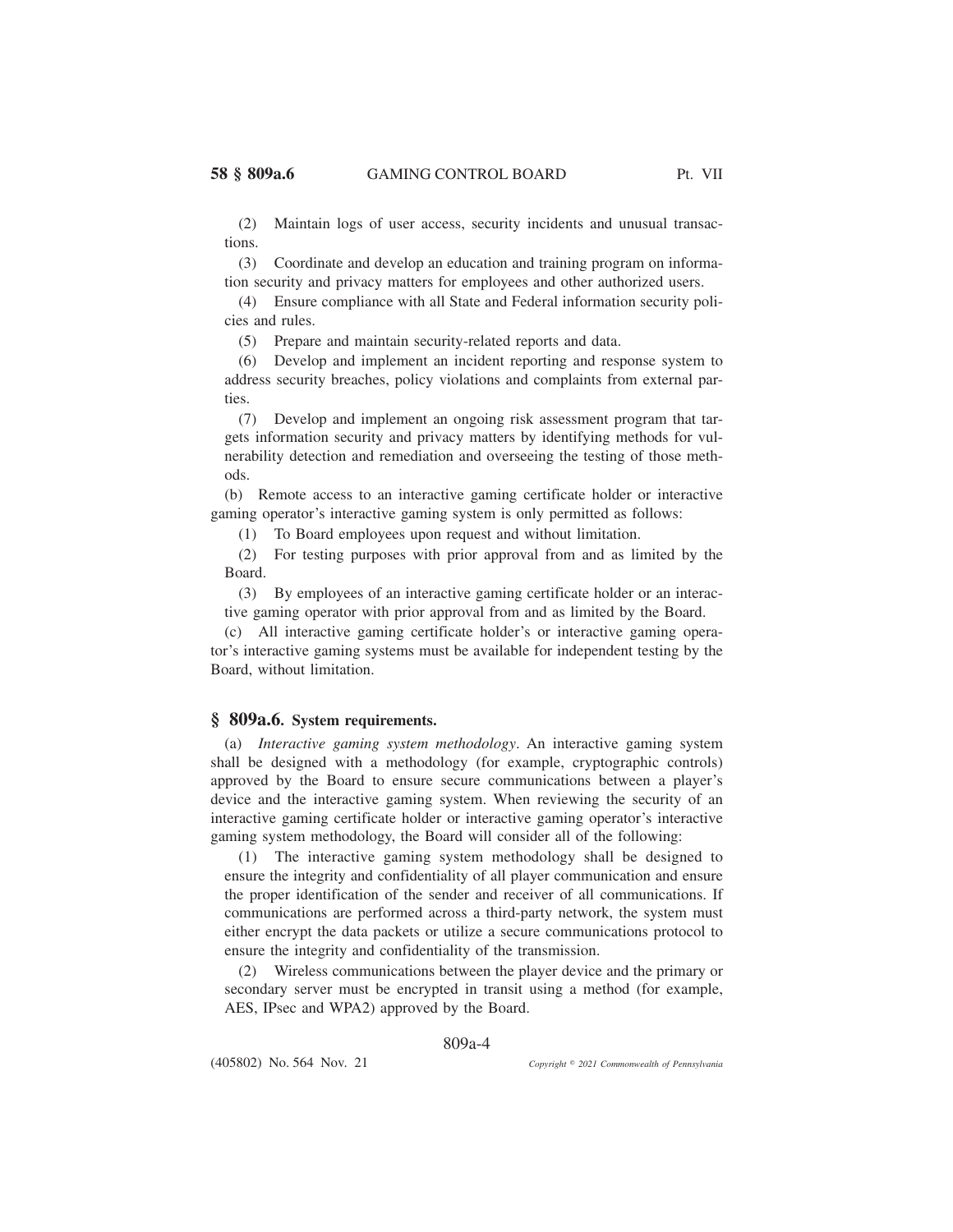(3) All communications that contain registered player account numbers, user identification, or passwords and PINs must utilize a secure method of transfer (for example, 128-bit key encryption) approved by the Board.

(4) Only devices authorized by the Board are permitted to establish communications between a player device and an interactive gaming system.

(5) Server-based interactive gaming systems must maintain an internal clock that reflects the current date and time that must be used to synchronize the time and date among all components that comprise the interactive gaming system. The interactive gaming system date and time must be visible to the registered player when logged on.

(b) *Change or modification*. Any change or modification to the interactive gaming system shall be handled in accordance with the Change Management guidelines issued and distributed to interactive gaming certificate holders, interactive gaming operators, and interactive gaming manufacturers.

(c) *Standards for data logging*. An interactive gaming system must meet all of the following standards regarding data logging:

(1) Interactive gaming systems must employ a mechanism capable of maintaining a separate copy of all of the information required to be logged in this section on a separate and independent logging device capable of being administered by an employee with no incompatible function. If the interactive gaming system can be configured so that any logged data is contained in a secure transaction file, a separate logging device is not required.

(2) Interactive gaming systems must provide a mechanism for the Board to query and export, in a format required by the Board, all interactive gaming system data.

(3) Interactive gaming systems must electronically log the date and time any player gaming account is created or terminated (Account Creation Log).

(4) An interactive gaming system must maintain all information necessary to recreate player game play and account activity during each player session, including any identity or location verifications, for not less than 10 years.

(5) Unless otherwise authorized by the Board, when software is installed on or removed from an interactive gaming system, the action must be recorded in a secure electronic log (Software Installation/Removal Log), which must include all of the following:

- (i) The date and time of the action.
- (ii) The identification of the software.
- (iii) The identity of the person performing the action.

(6) Unless otherwise authorized by the Board, when a change in the availability of game software is made on an interactive gaming system, the change must be recorded in a secure electronic log (Game Availability Log), which must include:

- (i) The date and time of the change.
- (ii) The identification of the software.

809a-5

(405803) No. 564 Nov. 21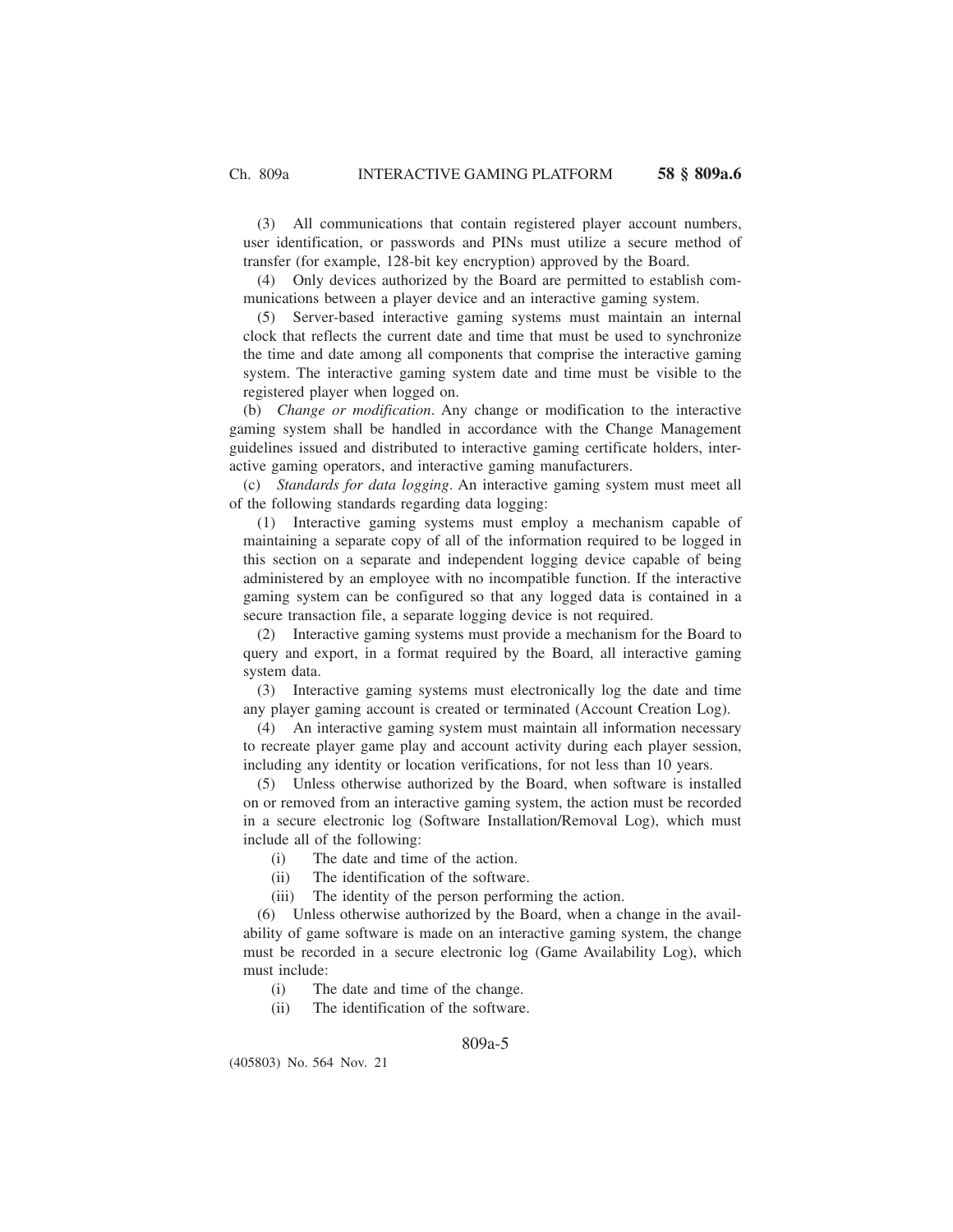(iii) The identity of the person performing the change.

(7) Unless otherwise exempted by the Board, an interactive gaming system must record all promotional offers (Promotions Log) issued through the system. The log must provide the information necessary as determined by the Board to audit compliance with the terms and conditions of current and previous offers.

Results of all authentication attempts must be retained in an electronic log (Authentication Log) and accessible for not less than 90 days.

(9) All adjustments to an interactive gaming system data made using stored procedures must be recorded in an electronic log (Adjustments Log), which lists all of the following:

(i) The date and time.

(ii) The identification and user ID of user performing the action.

(iii) A description of the event or action taken.

(iv) The initial and ending values of any data altered as a part of the event or action performed.

(d) *Security requirements*.

(1) Networks should be logically separated so that there should be no network traffic on a network link which cannot be serviced by hosts on that link.

(2) Networks must meet all of the following requirements to assure security:

(i) The failure of any single item should not result in a denial of service.

(ii) An intrusion detection system/intrusion prevention system must be installed on the network which can do all of the following:

(A) Listen to both internal and external communications.

(B) Detect or prevent Distributed Denial of Service attacks.

(C) Detect or prevent shellcode from traversing the network.

(D) Detect or prevent Address Resolution Protocol spoofing.

(E) Detect other Man-in-the-Middle indicators and server communication immediately.

(iii) Each server instance in cloud and virtualized environments should perform only one function.

(iv) In virtualized environments, redundant server instances cannot run under the same hypervisor.

(v) Stateless protocols should not be used for sensitive data without stateful transport.

(vi) All changes to network infrastructure must be logged.

(vii) Virus scanners or detection programs, or both, should be installed on all pertinent information systems and should be updated regularly to scan for new strains of viruses.

(viii) Network security should be tested by a qualified and experienced individual on a regular basis.

## 809a-6

(405804) No. 564 Nov. 21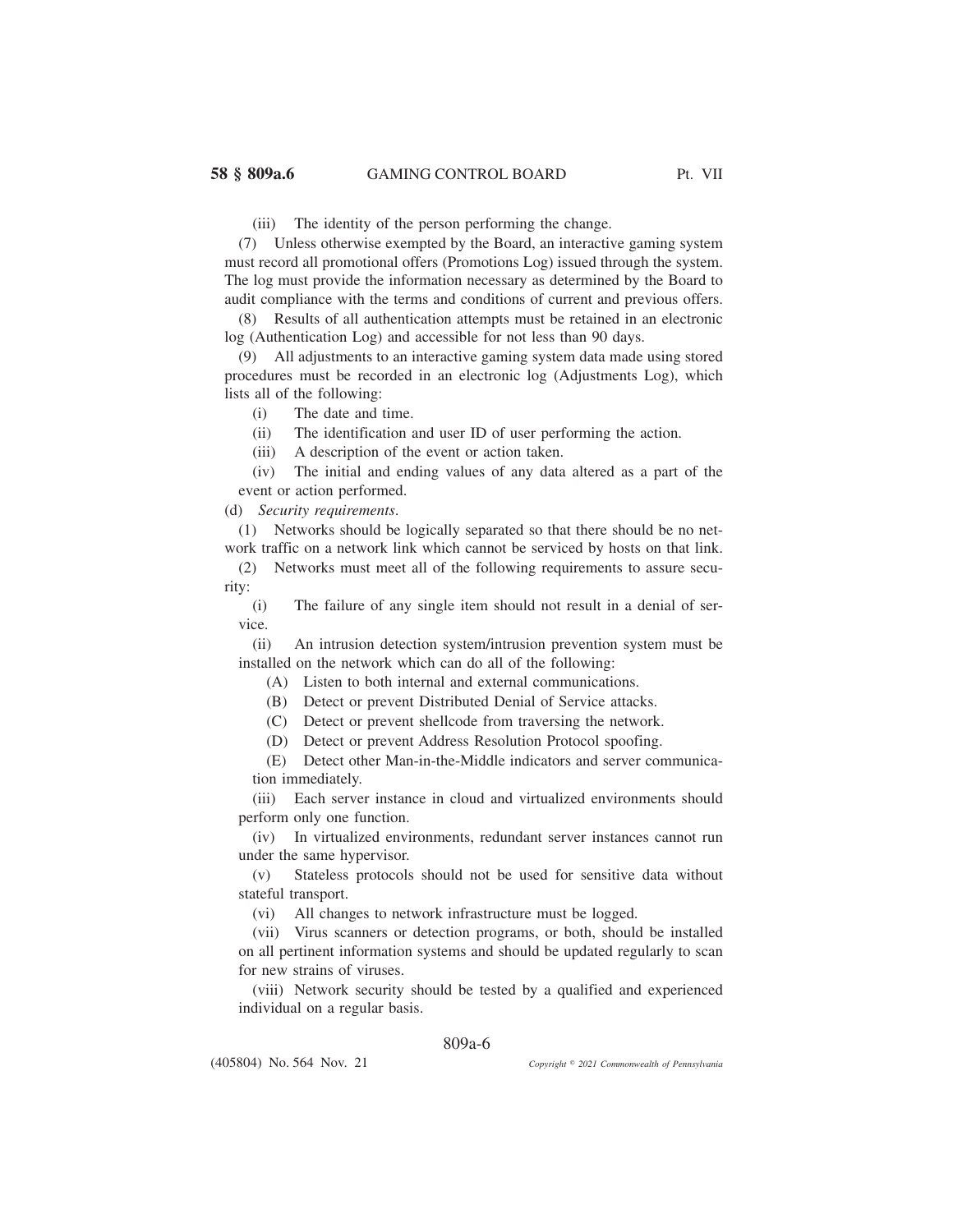(ix) Testing should include testing of the external interfaces and internal network.

(x) Testing of each security domain on the internal network should be undertaken separately.

(3) An annual security audit shall be performed to complement the required independent testing laboratory testing and annual encryption certification.

(i) The security audit shall cover the underlying operating systems, network components and hardware changes not included in the evaluation of the interactive gaming software.

(ii) The security audit shall be performed by an independent third party who shall provide a detailed report with remediation or mitigation plans to the board, and may take the form of any of the following:

(A) Penetration test.

(B) Vulnerability assessment.

(C) Compliance audit.

(D) Risk assessment.

(4) Internal and external network vulnerability scans shall be run at least quarterly, or after any change or modification to the interactive gaming system that requires approval by the Board under the change management guidelines distributed under § 809a.6(b) (relating to system requirements), unless otherwise directed by the Board.

(i) Testing procedures must verify that four quarterly internal and external scans take place every 12 months and that re-scans occur until all medium risk (CVSS4.0 or higher) vulnerabilities are resolved.

(ii) The quarterly scans may be performed by either an independent third party or by a qualified employee of the interactive gaming certificate holder or interactive gaming operator.

(iii) Verification of the scans shall be submitted to the Board on a quarterly basis and must include a remediation or mitigation plan for any vulnerabilities not resolved prior to the submission of the verification.

(e) *Self-monitoring of critical components*. The interactive gaming system must implement the self-monitoring of critical components. A critical component that fails self-monitoring tests shall be taken out of service immediately and may not be returned to service until there is reasonable evidence that the fault has been rectified. Required self-monitoring measures include all of the following:

(1) The clocks of all components of the interactive gaming system must be synchronized with an agreed accurate time source to ensure consistent logging. Time skew shall be checked periodically.

(2) Audit logs recording user activities, exceptions and information security events must be produced and kept for a period of time to be determined by the Board to assist in investigations and access control monitoring.

(3) System administrators and system operator activities must be logged.

## 809a-7

(405805) No. 564 Nov. 21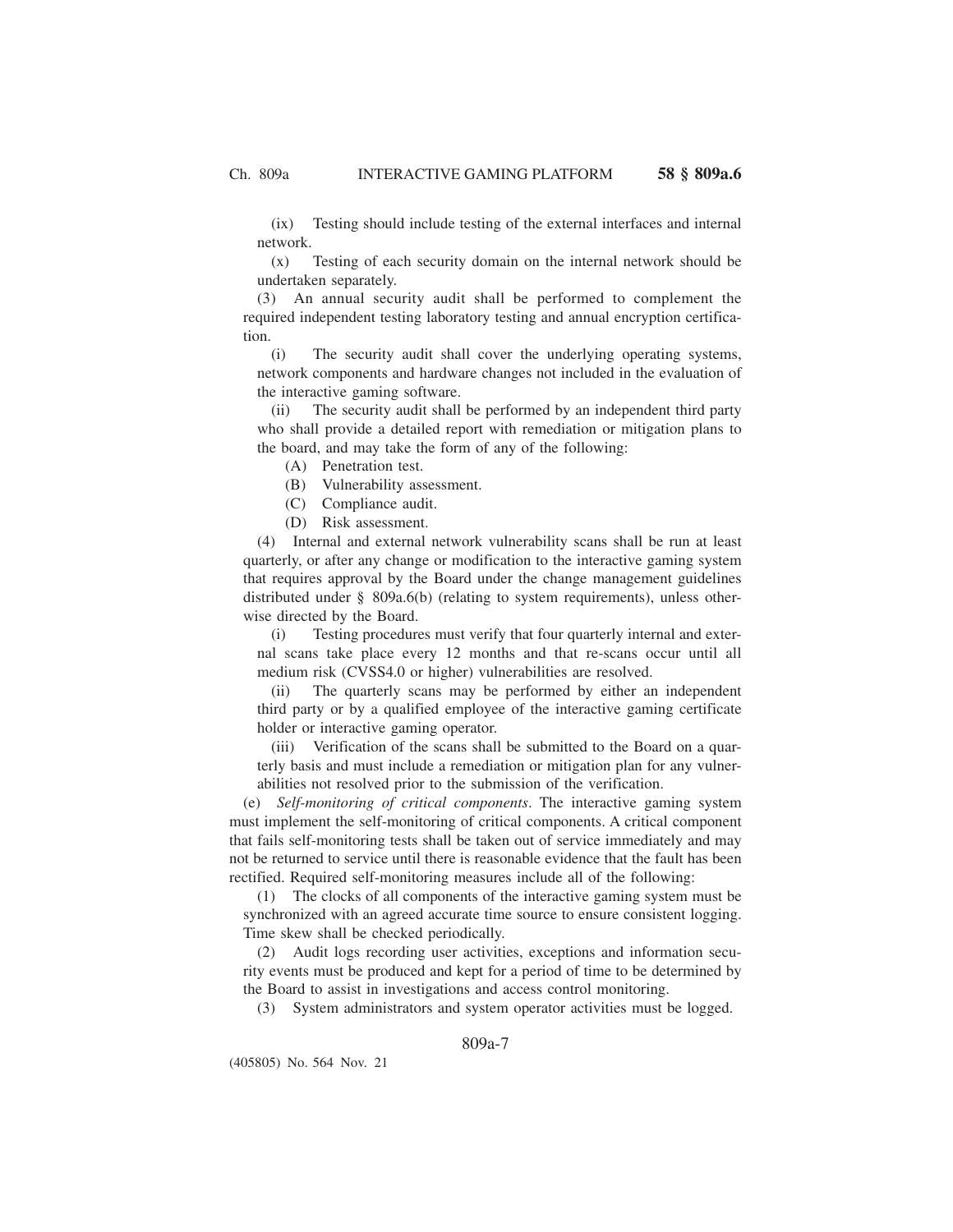(4) Logging facilities and log information must be protected against tampering and unauthorized access.

(5) Any modifications, attempted modifications, read access, or other change or access to any interactive gaming system record, audit or log must be detectable by the interactive gaming system. It must be possible to see who has viewed or altered a log and when.

(6) Logs generated by monitoring activities shall be reviewed periodically using a documented process. A record of each review must be maintained.

(7) Interactive gaming system faults shall be logged, analyzed and appropriate actions taken.

(8) Network appliances with limited onboard storage must disable all communication if the audit log becomes full or offload logs to a dedicated log server.

(f) *System disclosure requirements.*

(1) A petitioner for or holder of an interactive gaming certificate, an applicant for or holder of an interactive gaming license, and an applicant for or holder of an interactive gaming manufacturer license shall seek Board approval of all source code used to conduct interactive gaming in this Commonwealth.

(2) All documentation relating to software and application development should be available for Board inspection and retained for the duration of its lifecycle.

(3) All software used to conduct interactive gaming in this Commonwealth shall be designed with a method, approved by the Board, that permits remote validation of software.

(g) *Shutdown and recovery capabilities*. The interactive gaming system must have all of the following shutdown and recovery capabilities to maintain the integrity of the hardware, software and data contained therein in the event of a shutdown:

(1) The interactive gaming system must be able to perform a graceful shutdown and only allow automatic restart on power up after all of the following procedures have been performed:

(i) The program resumption routine, including self-tests, completes successfully.

(ii) All critical control program components of the interactive gaming system have been authenticated using a method approved by the Board.

(iii) Communication with all components necessary for the interactive gaming system operation have been established and similarly authenticated.

(2) The interactive gaming system must be able to identify and properly handle the situation when master resets have occurred on other remote gaming components which affect game outcome, win amount or reporting.

(3) The interactive gaming system must have the ability to restore the system from the last backup.

## 809a-8

(405806) No. 564 Nov. 21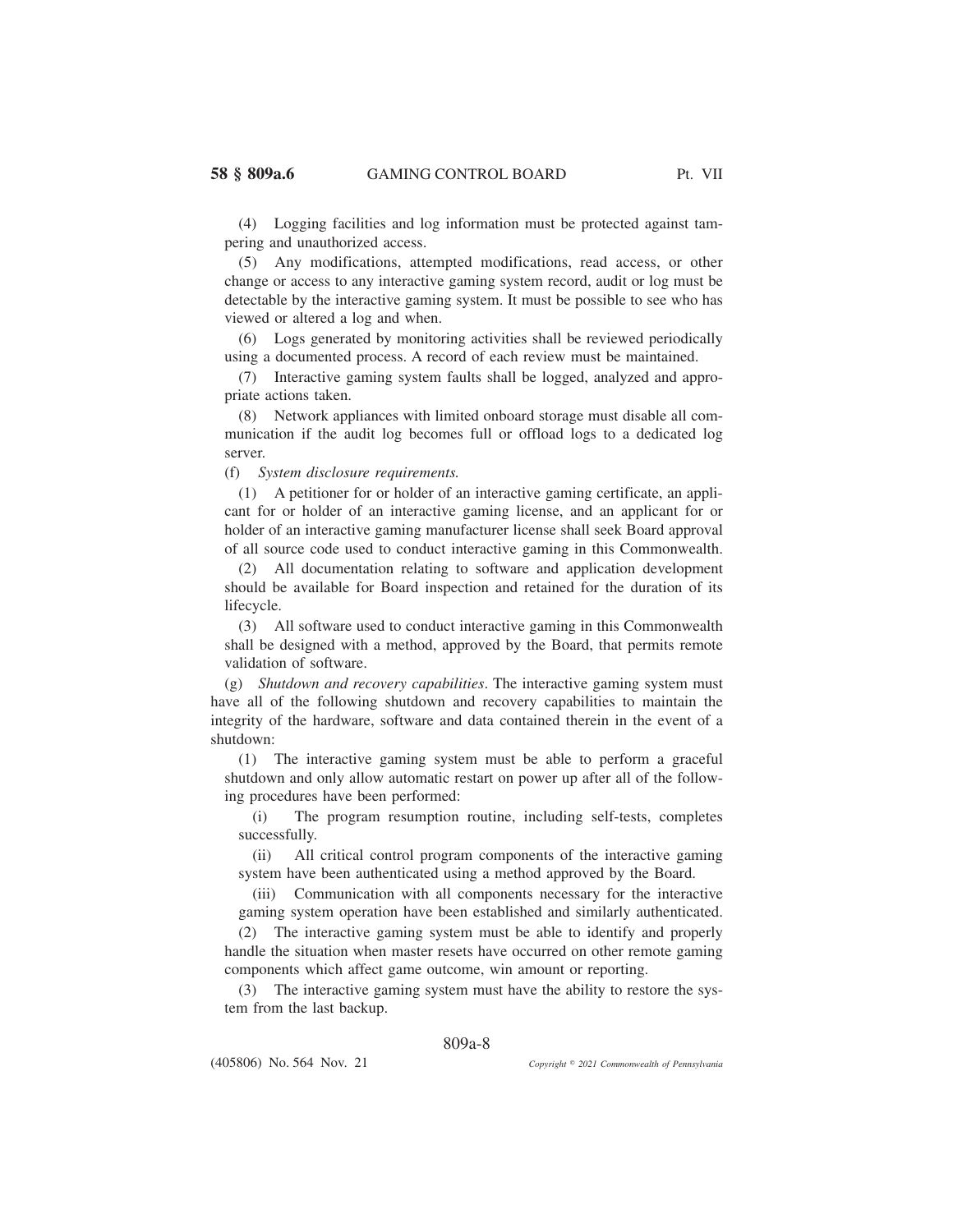(4) The interactive gaming system must be able to recover all critical information from the time of the last backup to the point in time at which the interactive gaming system failure or reset occurred.

(h) *Recovery plan*. An interactive gaming certificate holder or interactive gaming operator shall have a plan in place, approved by the Board, to recover interactive gaming operations in the event that the interactive gaming system is rendered inoperable (that is, Disaster/Emergency Recovery Plan). When reviewing the sufficiency of an interactive gaming certificate holder or interactive gaming operator's plan to recover interactive gaming system operations in the event the interactive gaming system is rendered inoperable, the Board will consider all of the following:

(1) The method of storing player account information and gaming data to minimize loss in the event the interactive gaming system is rendered inoperable.

(2) If asynchronous replication is used, the method for recovering data should be described or the potential loss of data should be documented.

(i) *Recovery plan requirements*. An interactive gaming certificate holder's or interactive gaming operator's Disaster/Emergency Recovery Plan must also:

(1) Delineate the circumstances under which it will be invoked.

(2) Address the establishment of a recovery site physically separated from the interactive gaming system site.

(3) Contain recovery guides detailing the technical steps required to re-establish gaming functionality at the recovery site.

(4) Include a Business Continuity Plan that addresses the process required to resume administrative operations of interactive gaming activities after the activation of the recovered platform for a range of scenarios appropriate for the operations context of the interactive gaming system.

(j) *Location of equipment*. Equipment used by a server-based interactive gaming system for the sole purpose of restoring data following a disaster must be located in a location within the United States as approved by the Board.

(k) *Player self-exclusion*. The interactive gaming system must provide an easy and obvious mechanism for players to access the Board's self-exclusion database to self-exclude from interactive gaming.

(l) *Mechanism for temporary suspension*. The interactive gaming system must provide a mechanism by which a player may elect to temporarily suspend his or her interactive gaming account for a period of no less than 72 hours in accordance with the terms and conditions agreed to by the player upon registration.

#### **Cross References**

This section cited in 58 Pa. Code § 809a.6 (relating to system requirements).

### **§ 809a.7. Geolocation requirements.**

(a) An interactive gaming system must employ a mechanism to detect the physical location of a player upon logging into the interactive gaming system and as frequently as specified in the Board's technical standards and the interactive gaming certificate holder's or interactive gaming operator's approved internal

809a-9

(405807) No. 564 Nov. 21